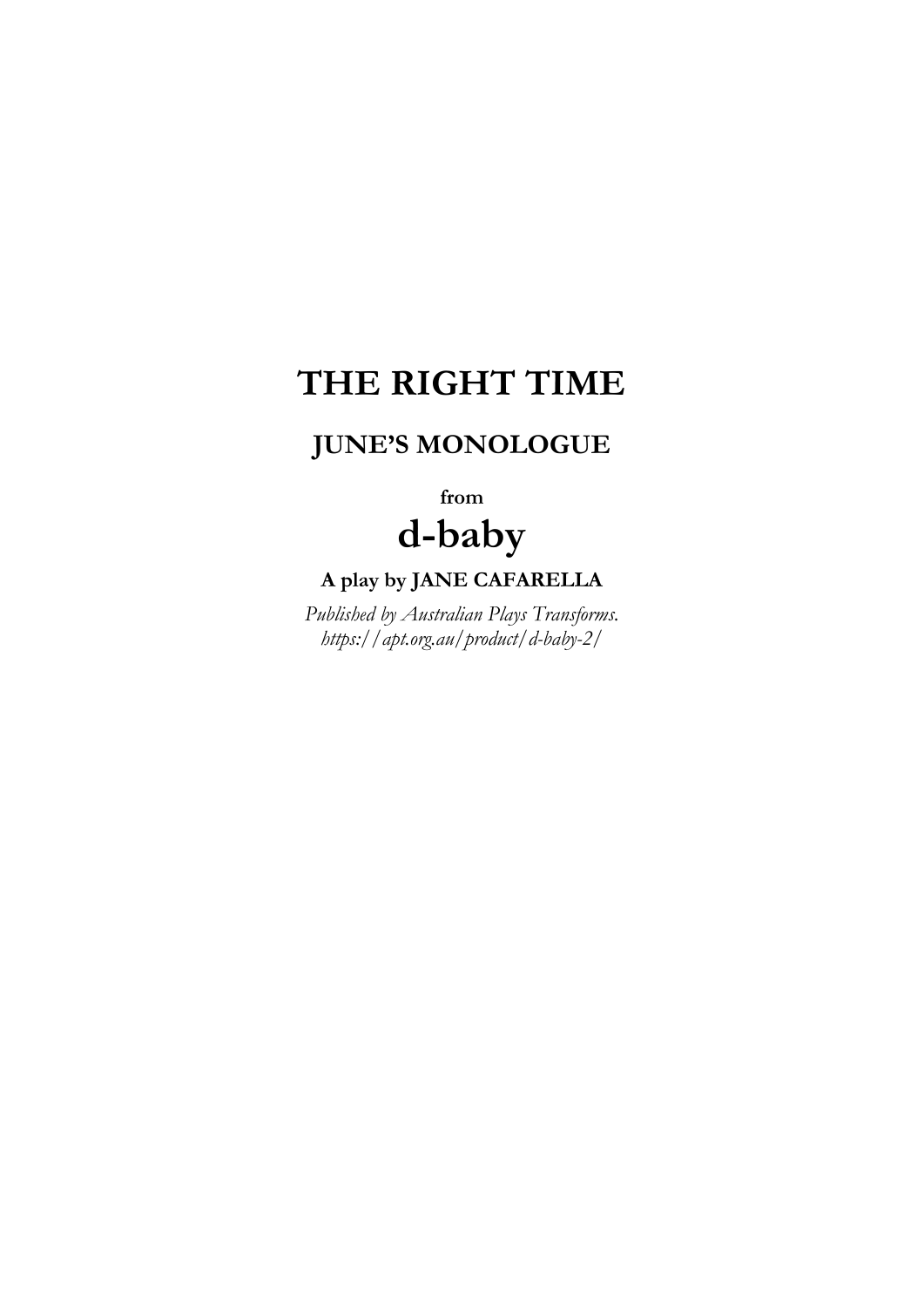*TIME: The present, MEDFORD, MASSACHUSETTS, USA, JUNE, 63, is finally telling her donorconceived daughter, Diedre, 18, the truth. Or her version of it.*

You want the truth? LISTEN!

12 rounds of IVF! I used to imagine what that baby would be like. Like someone put the best of us and everyone who'd come before us, into some lotto machine and spat out a more perfect version.

But every month the picture faded, until there was just a ghost child.

Matt wanted to stop. I…couldn't.

Then…one day, I woke up and decided I didn't want that child in my life anymore.

I went to the florist and bought a bunch of balloons – pink and blue.

"Baby shower?" the florist asked. "Yes," I replied.

That afternoon, I drove down the Cape, grabbed those balloons and ran down to the shore. I opened my hand and watched the wind carry them away.

We signed the adoption papers the next day – for three healthy embryos. You were the only one that survived the thaw.

*She raises her glass and drinks.*

Everyone just assumed the IVF finally worked. We told no one - except Nan.

She prayed for me…prayed I'd miscarry rather than go to hell for carrying the child of man who was not my husband!

Every night I worried…perhaps she was right? Perhaps you'd hate me? Perhaps I'd hate myself?

Every night Matt and I argued…about money…about what we'd tell you.

Then he got offered a tour. He promised he'd be back in time. *(Her voice wavers)*.

One night he called to say…*(softly)* he'd met someone.

I was four months pregnant.

*June draws a breath.*

He's married now. With two kids. They live in Jersey. We never spoke again.

Don't look at me like that! No father is better than a father who never WANTED you!

I TRIED to tell you. I did! When you were little…you asked where babies came from. But you were so young…how could you understand? When you started high school, I WANTED to tell you, but you were struggling with friends…I COULDN'T!